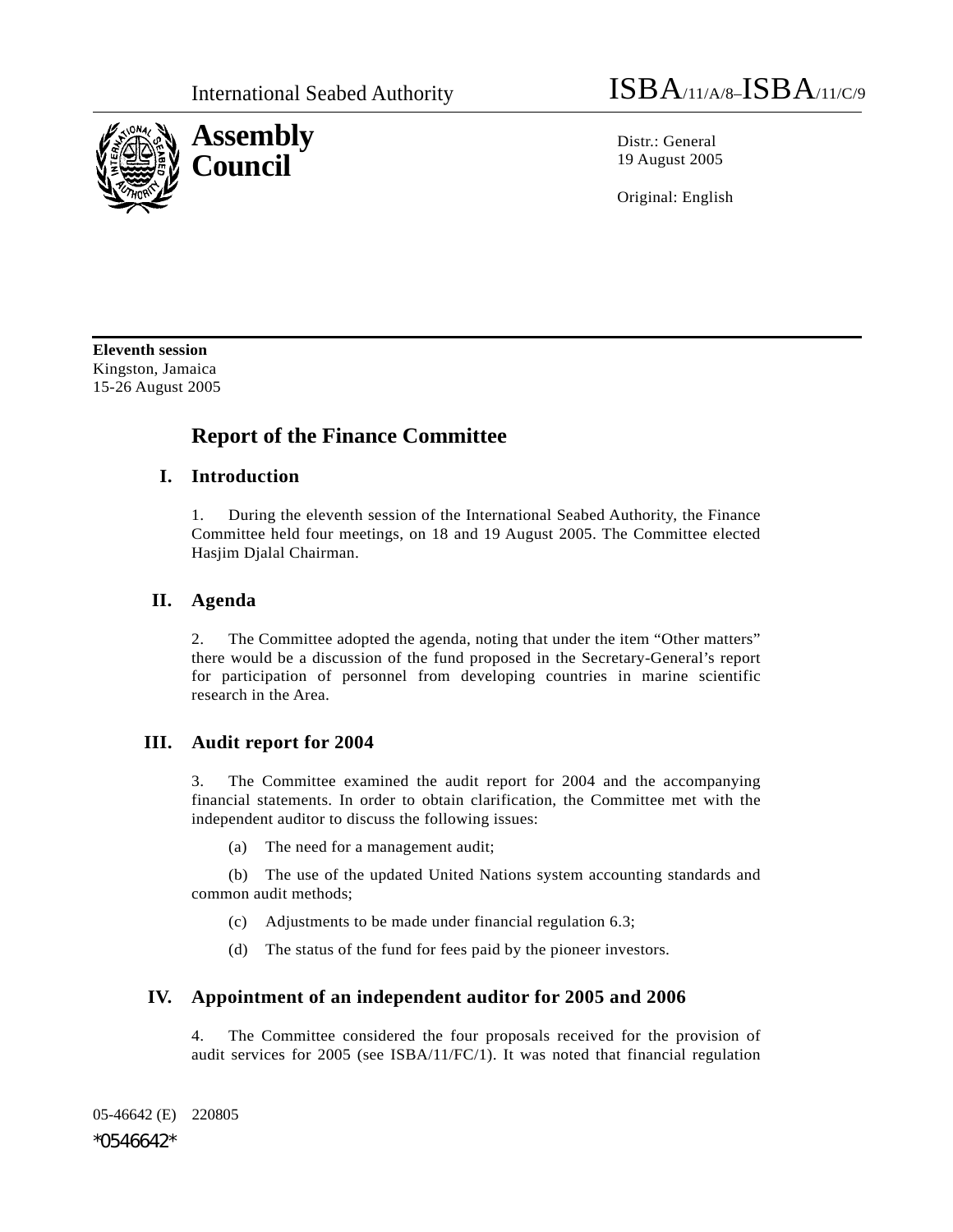12.1 indicated that the appointment of an independent auditor should be for a period of four years and that the independent auditor may be reappointed for one term.

5. Following discussion, the Committee agreed to recommend Deloitte & Touche as independent auditor for 2005 and 2006.

#### **V. Contributions of members**

6. The Committee noted the status of contributions to the administrative budget and expressed concern about the number of member States in arrears for multiple years and the effect of that situation, including on the voting process.

7. The Committee recommended that the Assembly urge members to pay their assessed contributions on time and in full.

8. The Committee recommended that Denmark, which became a member of the Authority in 2004, and Latvia and Burkina Faso, which became members of the Authority in 2005, contribute the following amounts towards the administrative budget of the Authority and the Working Capital Fund for 2004 and 2005.

#### **Recommended contributions**

(United States dollars)

|                            |                               | United Nations scale of<br>assessments<br>(percentage) |       | Adjusted International Seabed<br>Authority scale<br>(percentage) |       | Contributions to            |        |                         |
|----------------------------|-------------------------------|--------------------------------------------------------|-------|------------------------------------------------------------------|-------|-----------------------------|--------|-------------------------|
|                            |                               |                                                        |       |                                                                  |       | General Administrative Fund |        |                         |
| New member<br><b>State</b> | Date of membership            | 2004                                                   | 2005  | 2004                                                             | 2005  | 2004                        | 2005   | Working Capital<br>Fund |
| Denmark                    | 16 December 2004              | 0.749                                                  | 0.718 | 1.105                                                            | 1.026 | 1450                        | 36 399 | 4 8 4 0                 |
| Latvia                     | 22 January 2005               |                                                        | 0.015 |                                                                  | 0.21  |                             | 702    | 92                      |
|                            | Burkina Faso 24 February 2005 |                                                        | 0.002 |                                                                  | 0.10  |                             | 391    | 44                      |
| <b>Total</b>               |                               |                                                        |       |                                                                  |       | 1450                        | 37 492 | 4976                    |

### **VI. Voluntary trust fund**

9. The Committee took note of document ISBA/11/FC/3. The Committee reaffirmed that requests to defray the costs of attendance at meetings of the Legal and Technical Commission and the Finance Committee should be made by a member's Government, and that economy-class travel would remain the standard for assistance with fares.

10. Noting the residual balance of the advance made by the Secretary-General to the voluntary trust fund, the Committee decided to recommend that, to supplement the voluntary contributions, the Secretary-General be authorized to advance, to the extent necessary, up to \$60,000 for the operation of the voluntary fund in 2006 from the interest from the fund for fees paid by the pioneer investors.